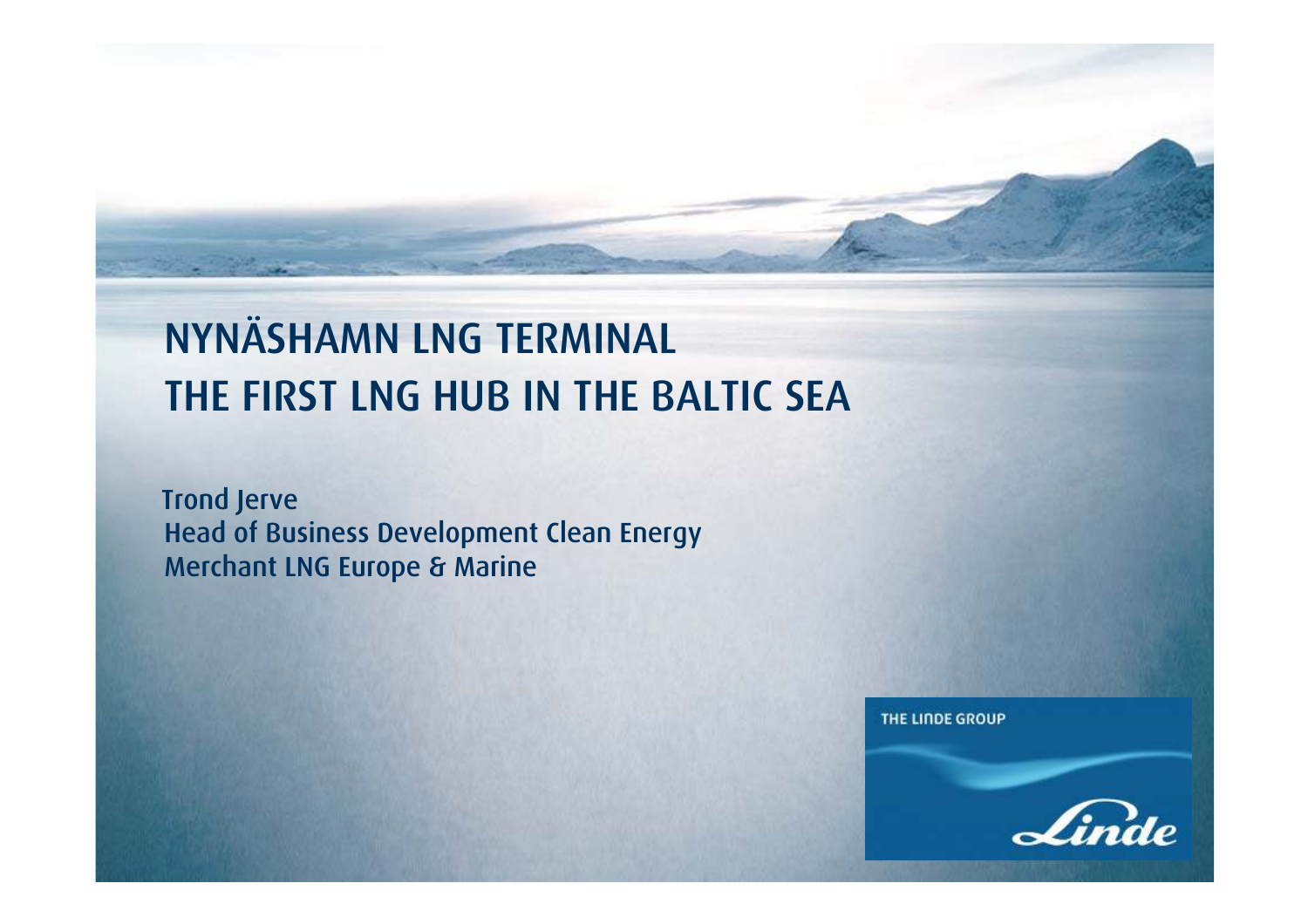### Agenda



- 1) The Linde Group
- 2) Clean Energy initiatives
- 3) LNG and safety
- 4) Key drivers for LNG terminal project
- 5) Key facts LNG terminal
- 6) Baltic Sea emission
- 7) Retrofits and new buildings
- 8) LNG unit onboard
- 9) Bunkering marine clients
- 10) Some stakeholder's views
- 11) Commercial considerations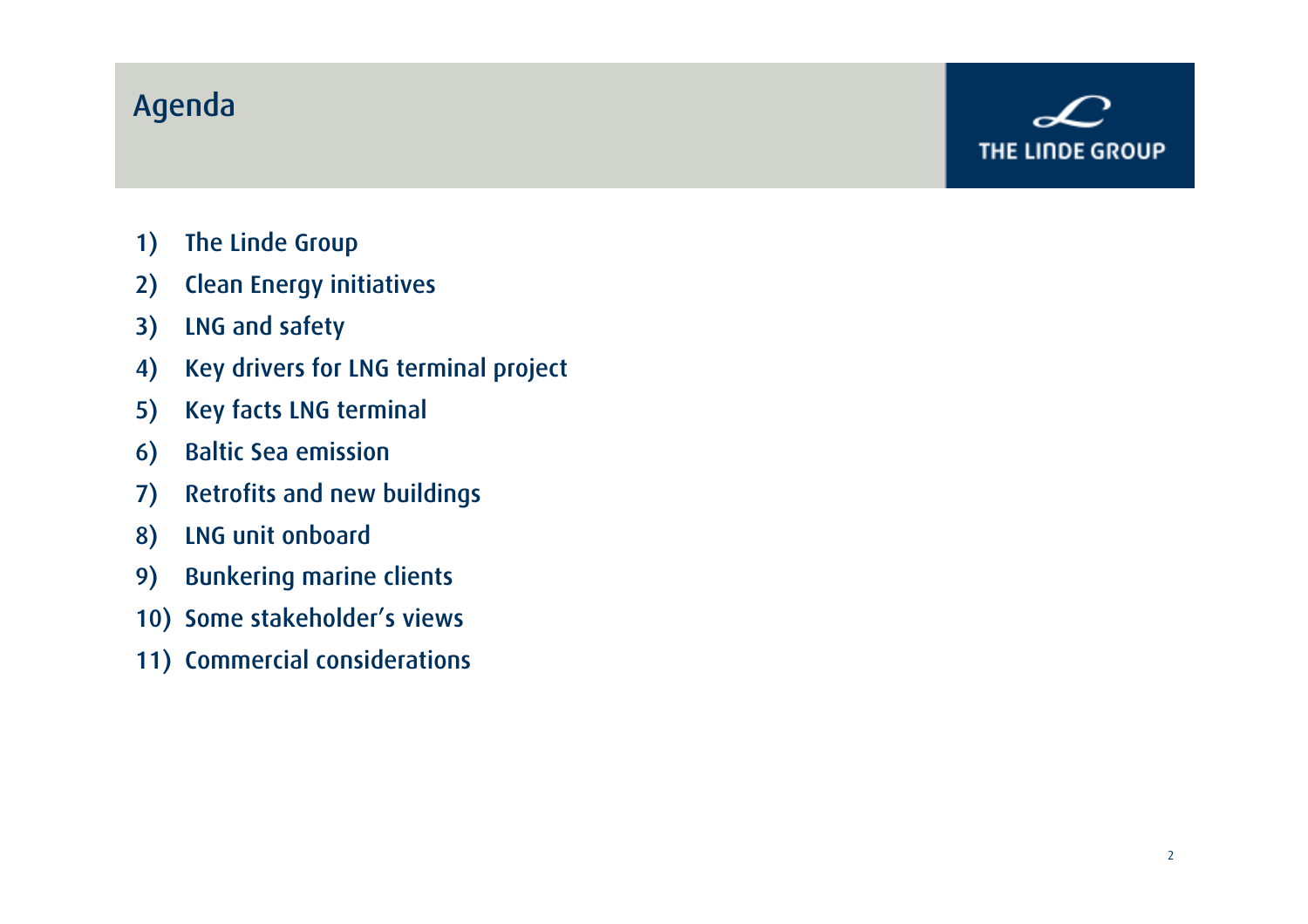# The Linde Group45.000 employees, turnover 13 bill EURO

# **THE LINDE GROUP**

#### No. 1 industrial gas company world wide

- Oxygen, nitrogen, argon
- $\blacktriangleright$  Acetylene, fuel gases
- $\triangleright$  Welding process shielding gases
- $\triangleright$  Carbon monoxide, hydrogen
- Medical gases
- $\triangleright$  Rare gases, ultra-high purity gases
- $\triangleright$  Gas application processes and services
- $\triangleright$  Propane and LNG

#### Leading global engineering company

- $\triangleright$  Petrochemical, polyolefin plants
- $\blacktriangleright$  Hydrogen, synthesis plants
- LNG, natural gas processing- and gas processing plants









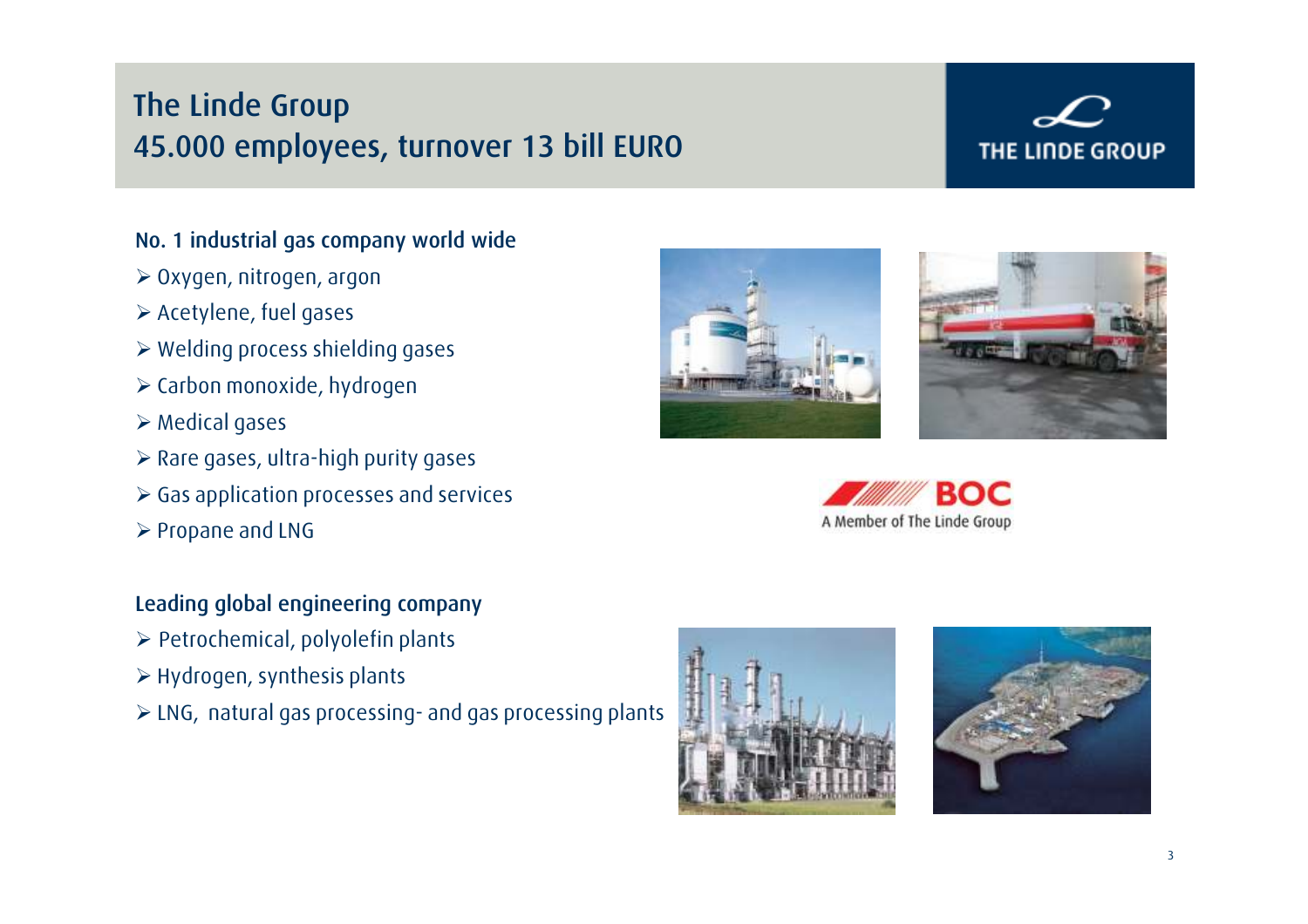# Engineering capacity within the LNG value chain

 $\mathcal{L}$ THE LINDE GROUP

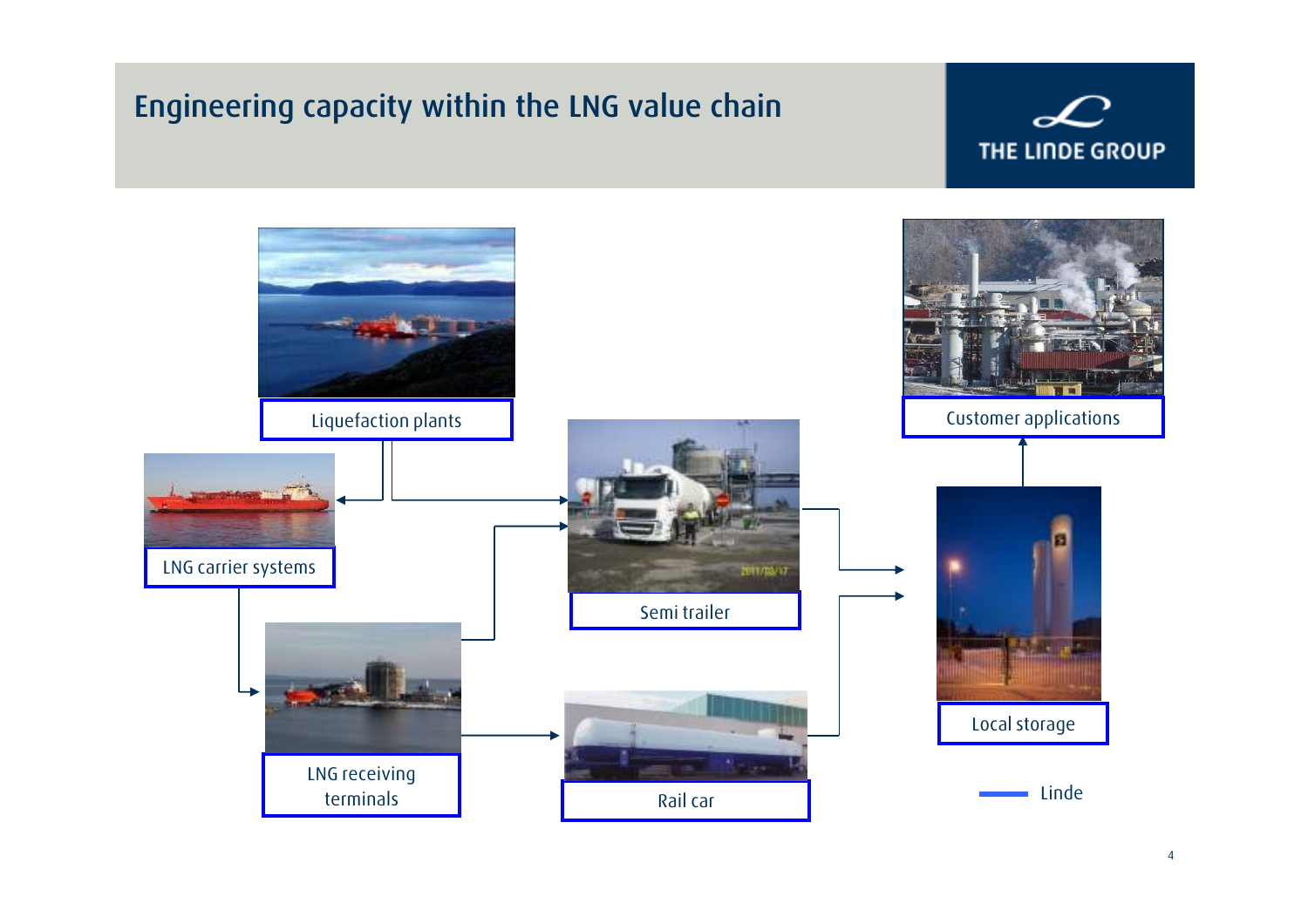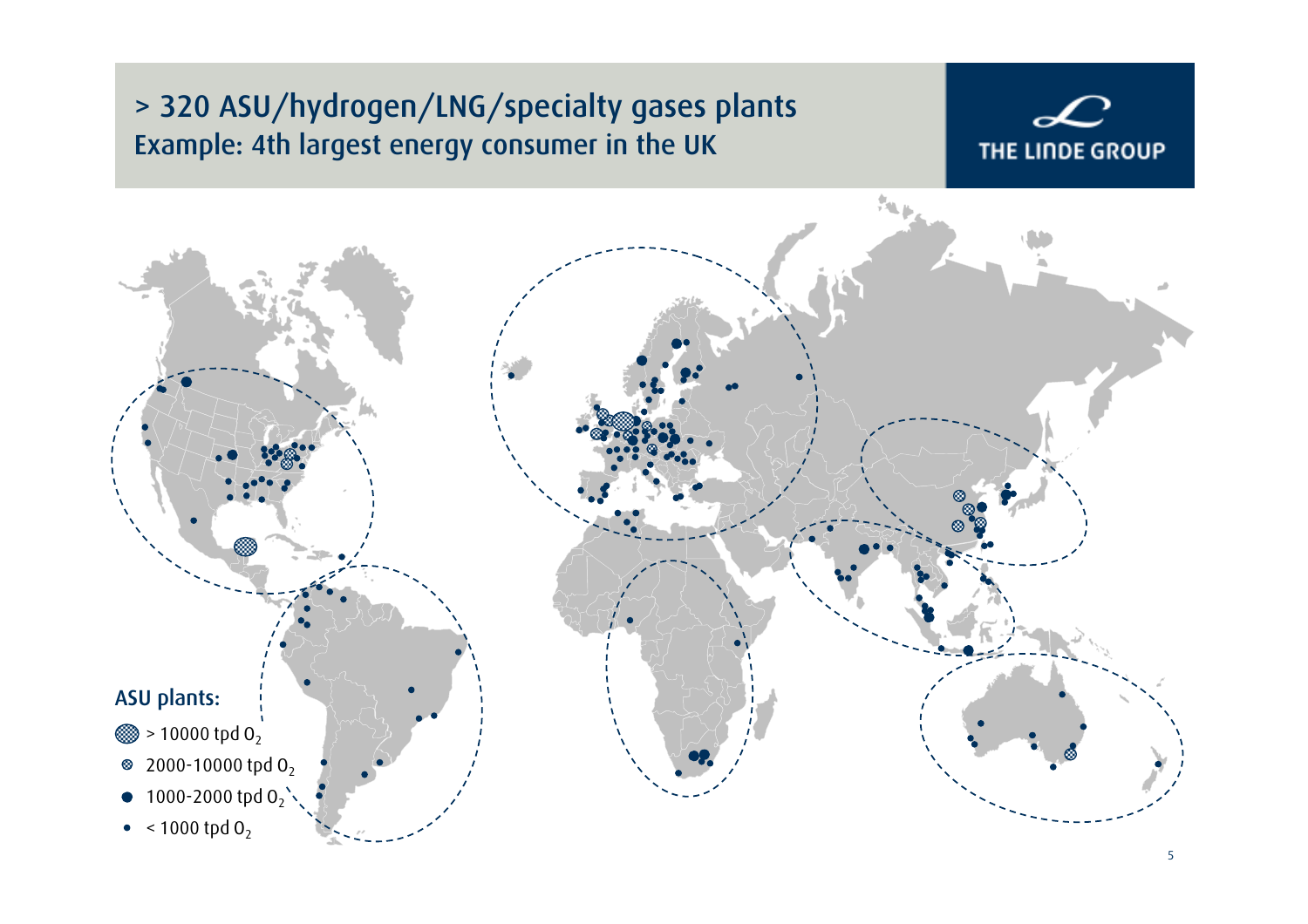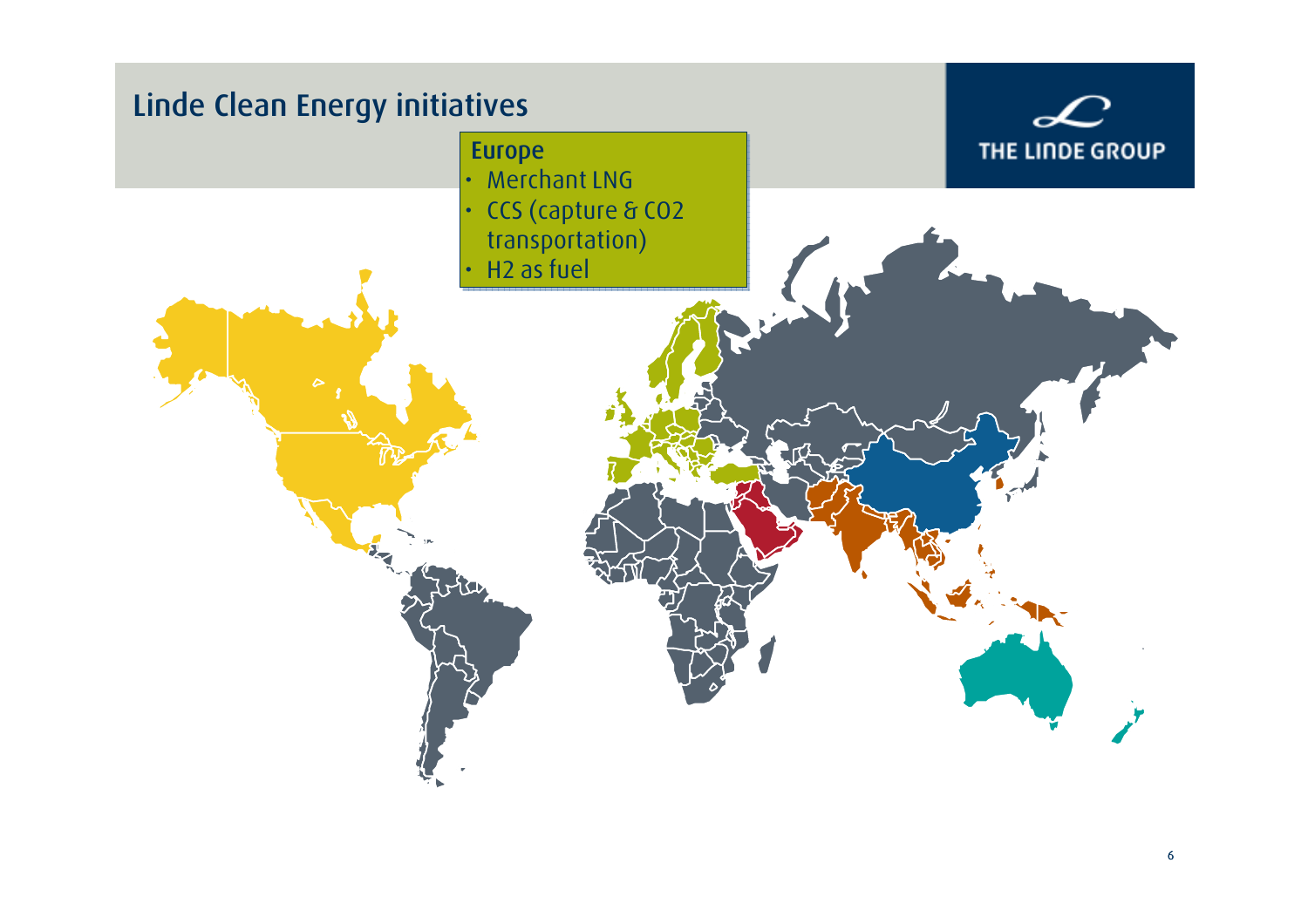### Marine incidents Gibraltar, May 2011 (newspapers stated fire in gas tank)Ålesund, Norway September 2011 (Hurtigruten MS Nordlys)

## $\mathcal{L}$ THE LINDE GROUP





![](_page_6_Picture_4.jpeg)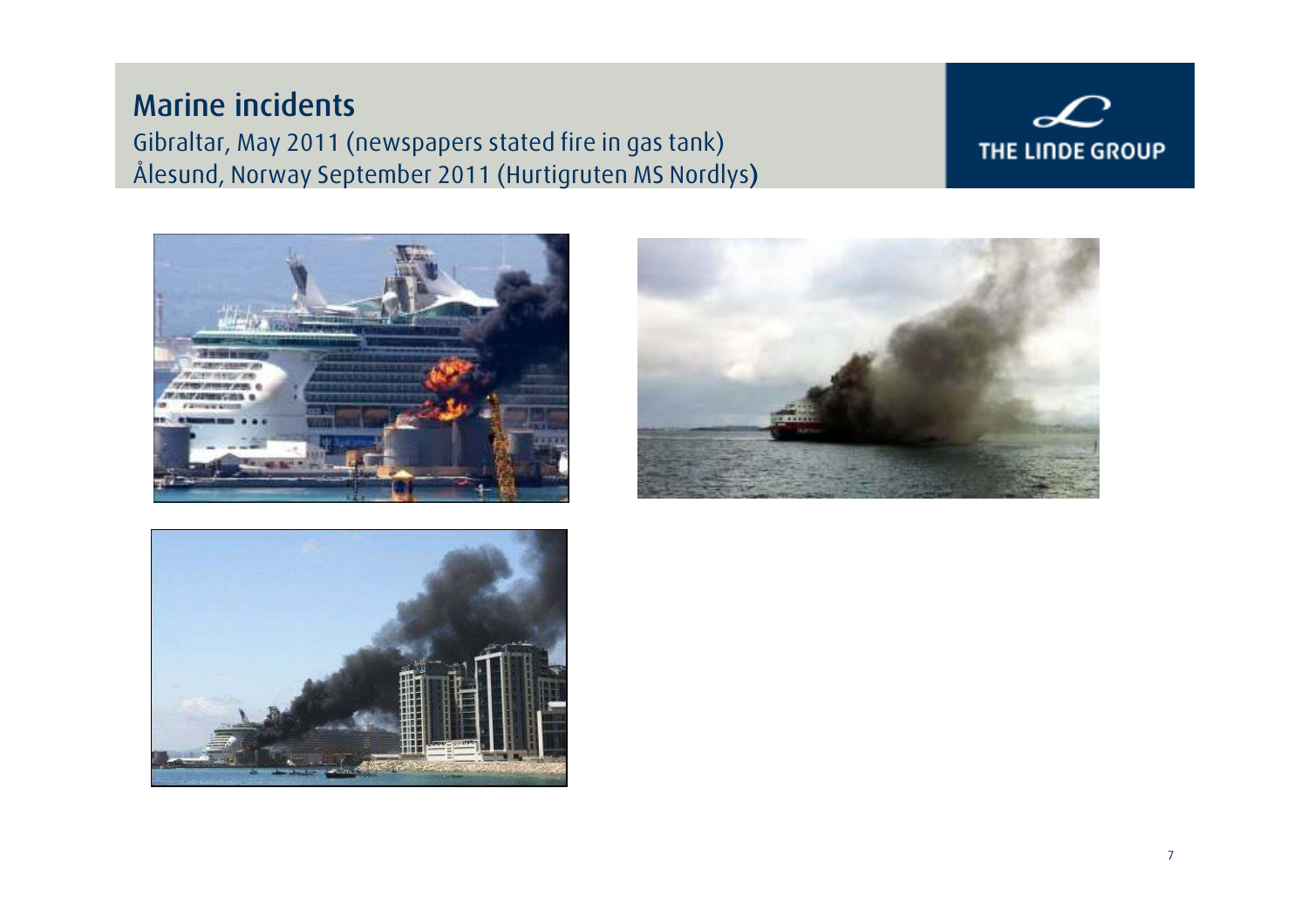### LNG # marine fuels

- •Cryogenic liquid
- •Use protection clothes, gloves, boots
- •Colorless, odorless, tasteless, non-toxic
- •Density abt 0,43 kg/ltr
- •LCV 13,7 kWh/kg vs diesel 12 kWh/kg
- •Methane content 80 % up to 99 %
- •Boiling point – 162 deg C
- •Freezing point – 182 deg C
- • $1 m<sup>3</sup>$  liquid = 600 Nm<sup>3</sup> gas
- •Ignites in a 5-15 % concentration in air
- •Ignition temperature 542 deg C
- •Burns slowly
- •Use fire extinguisher or foam, not water

![](_page_7_Picture_15.jpeg)

![](_page_7_Picture_16.jpeg)

![](_page_7_Picture_17.jpeg)

![](_page_7_Picture_18.jpeg)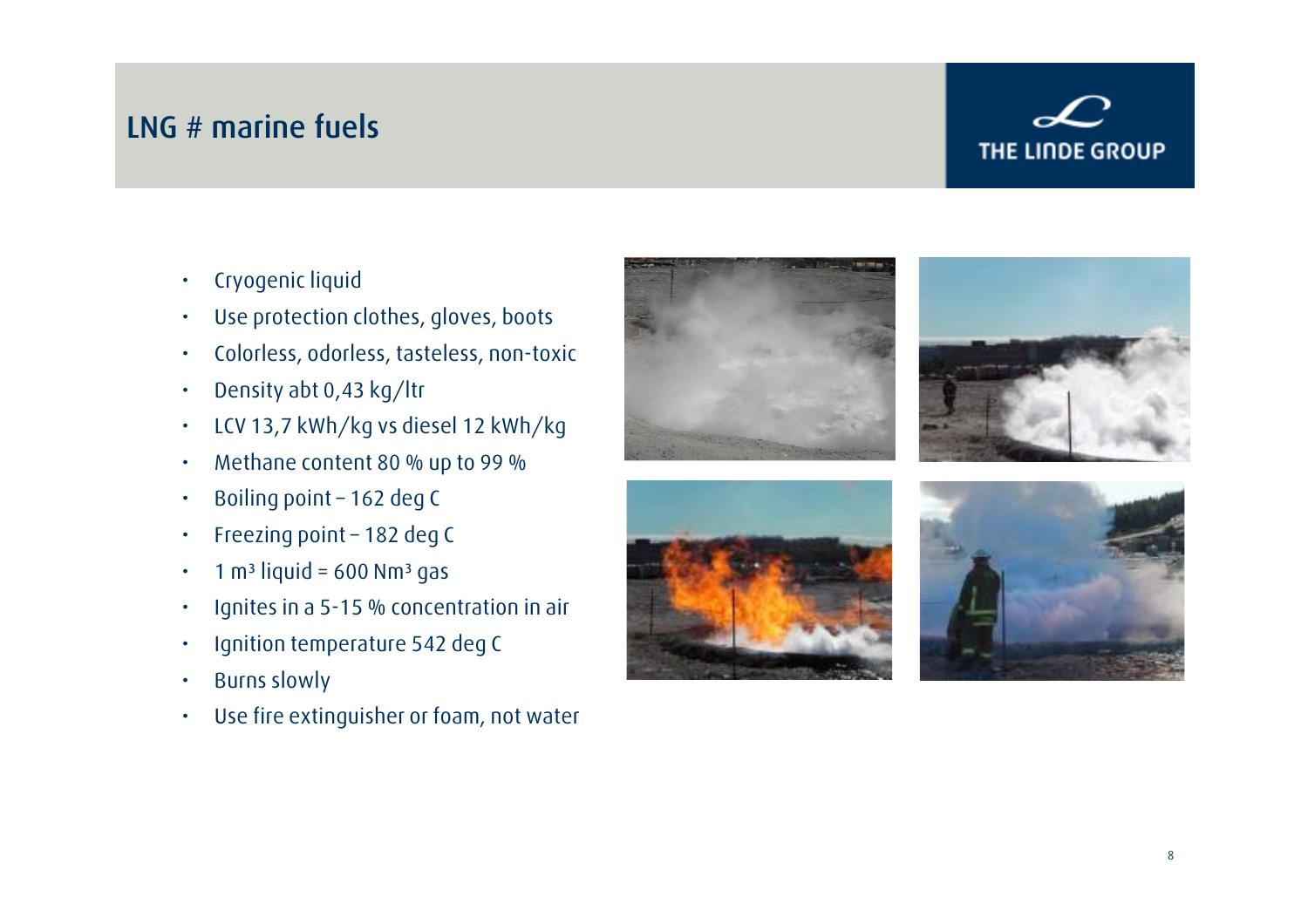# Key drivers for AGA's LNG terminal in Nynashamn (2008)

- • Supplier of and part owner in Norwegian LNG plant (Tjeldbergodden,Norway)
- •AGA REN focusing on innovation and growth
- •No expansion of gas grid in Sweden
- •Initiatives to build LNG terminals had failed
- •Fortum Gas to replace naphtha for Stockholm grid
- •Nynas refinery to replace naphtha steam reformer
- •Nordic LNG, Norway able to supply LNG
- •Shipping capacity available (IM Skaugen)
- •IMO's proposal for SECA area
- •LNG accepted as back up for growing biogas market
- •No sign of the European financial crisis
- • Linde able to combine Skangass LNG plant (advanced single flow process) with the Nynashamn terminal

![](_page_8_Picture_14.jpeg)

![](_page_8_Picture_15.jpeg)

![](_page_8_Picture_16.jpeg)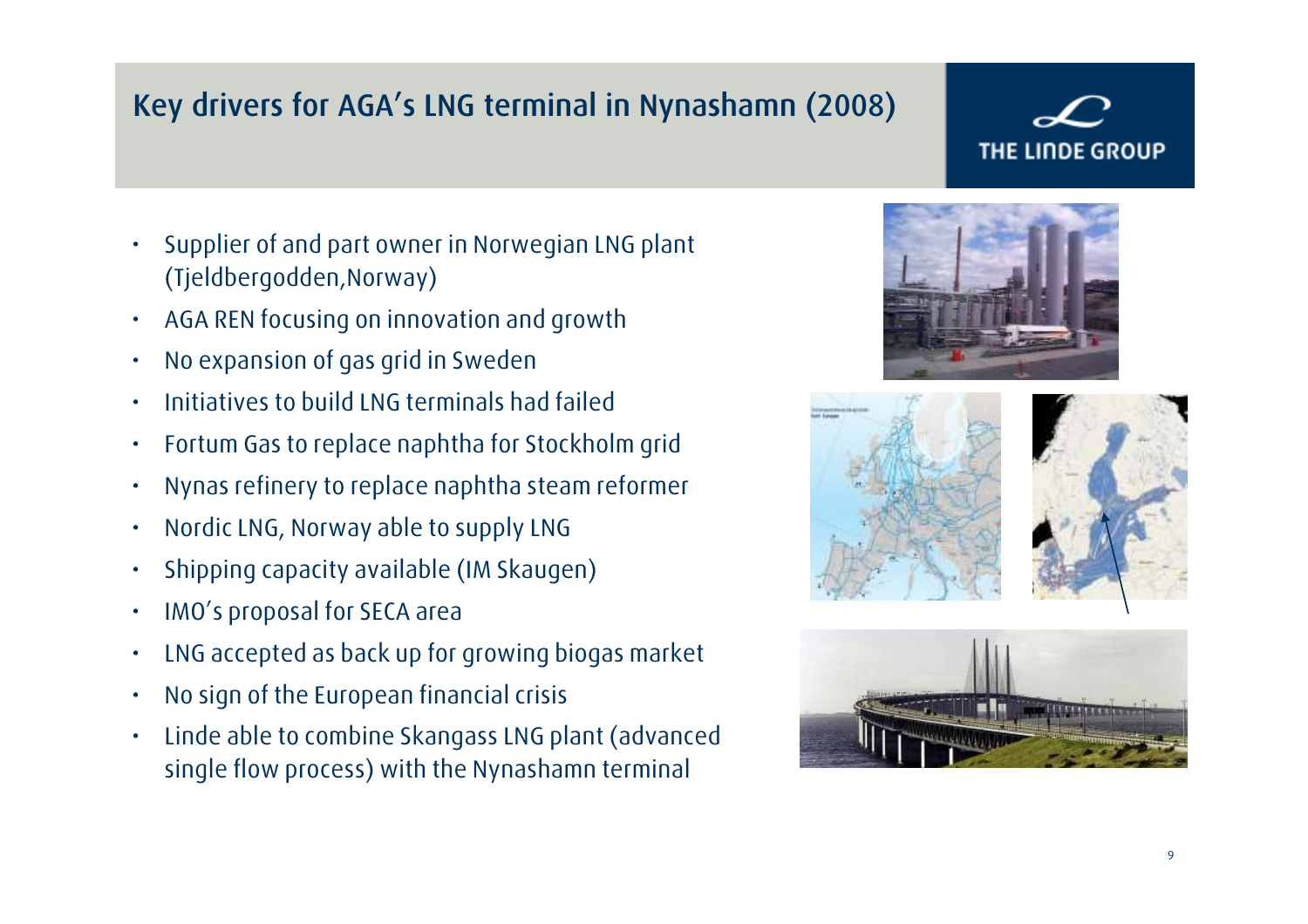# Skangass LNG plant (Linde EPC contract)

![](_page_9_Picture_1.jpeg)

![](_page_9_Picture_2.jpeg)

![](_page_9_Picture_3.jpeg)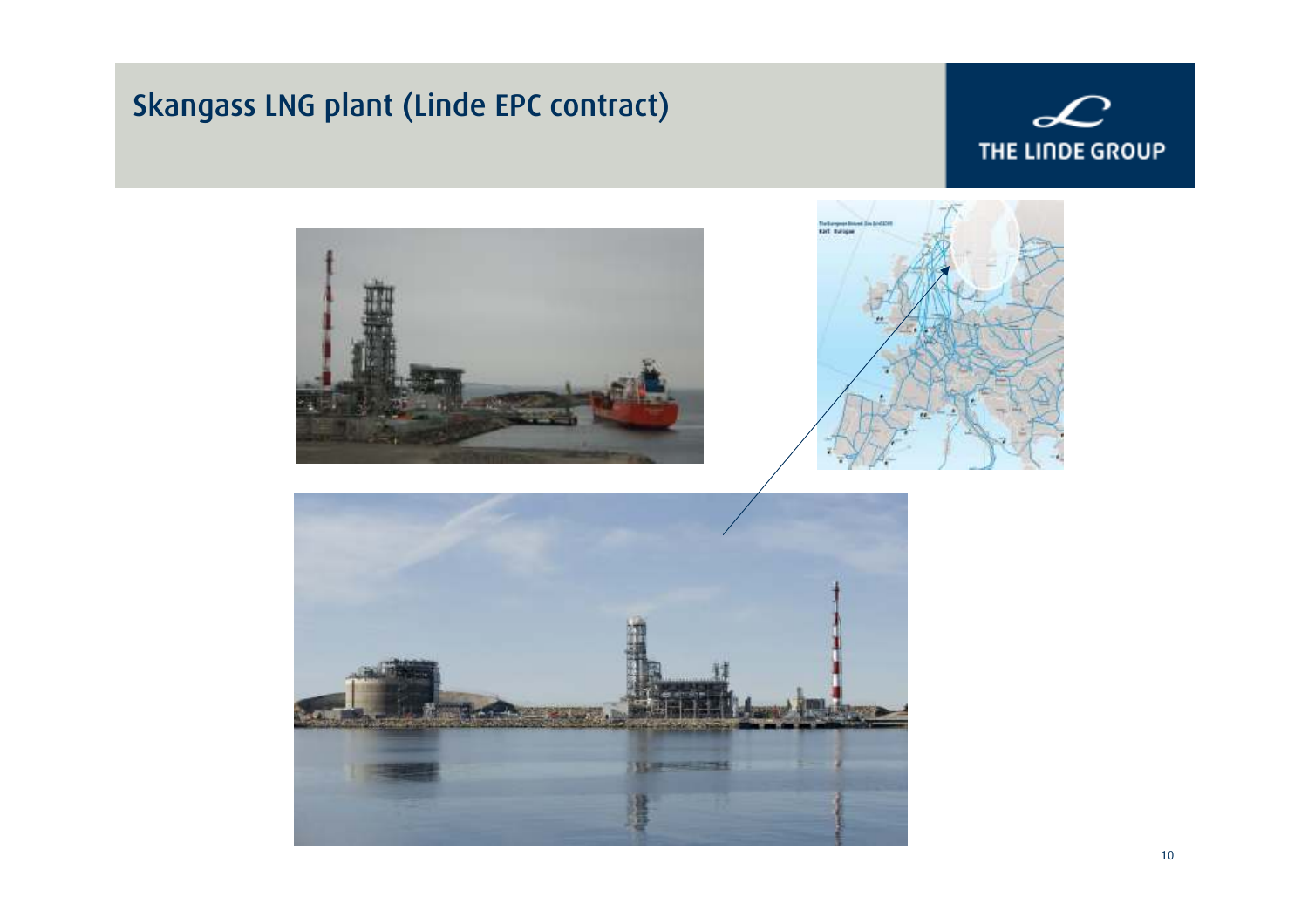### AGA sole owner of the Nynäshamn LNG terminal Adjacent to Nynäs refinery, Gotland traffic and Norvikudden

![](_page_10_Picture_2.jpeg)

- $\triangleright$  Specialty products
- Bitumen
- Substantial upgrading
- $\triangleright$  LNG replacing naphtha
- $\triangleright$  Traffic owned by the Swedish state
- $\geq 1.4$  mill passengers, 640 km goods
- Summer season 16 departures/day
- ► Operated by Destination Gotland
- $\triangleright$  Aim to introduce LNG/biogas
- $\blacktriangleright$  Harbour of the future
- 2 jetties, 1800 length, 60 acres
- $>$  300.000 TEU/year
- Logistical centre 40 acres
- 300.000 trailers/year
- $\triangleright$  Railroad to the terminal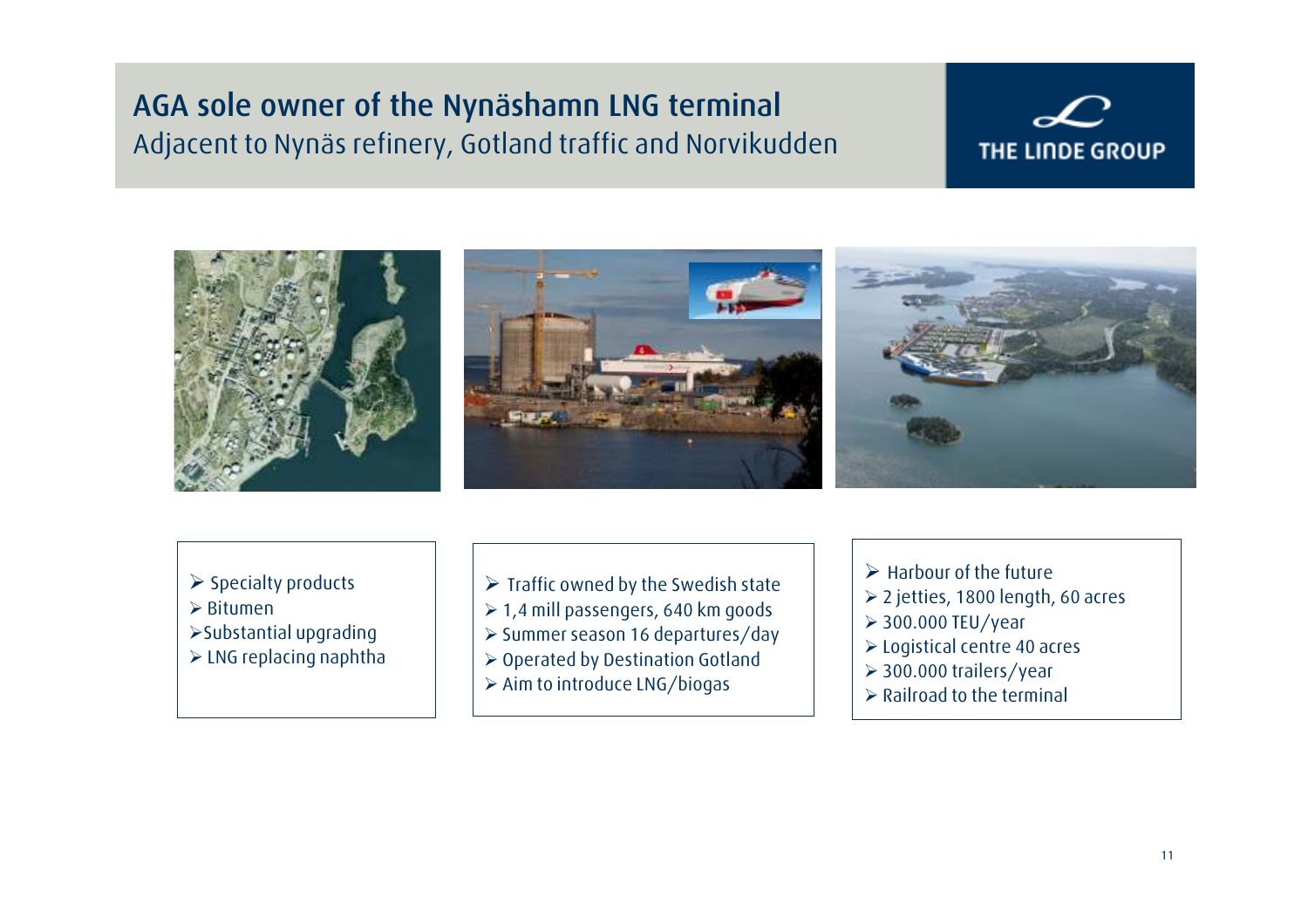# Nynäshamn LNG terminal – 3D layout

![](_page_11_Picture_1.jpeg)

![](_page_11_Picture_2.jpeg)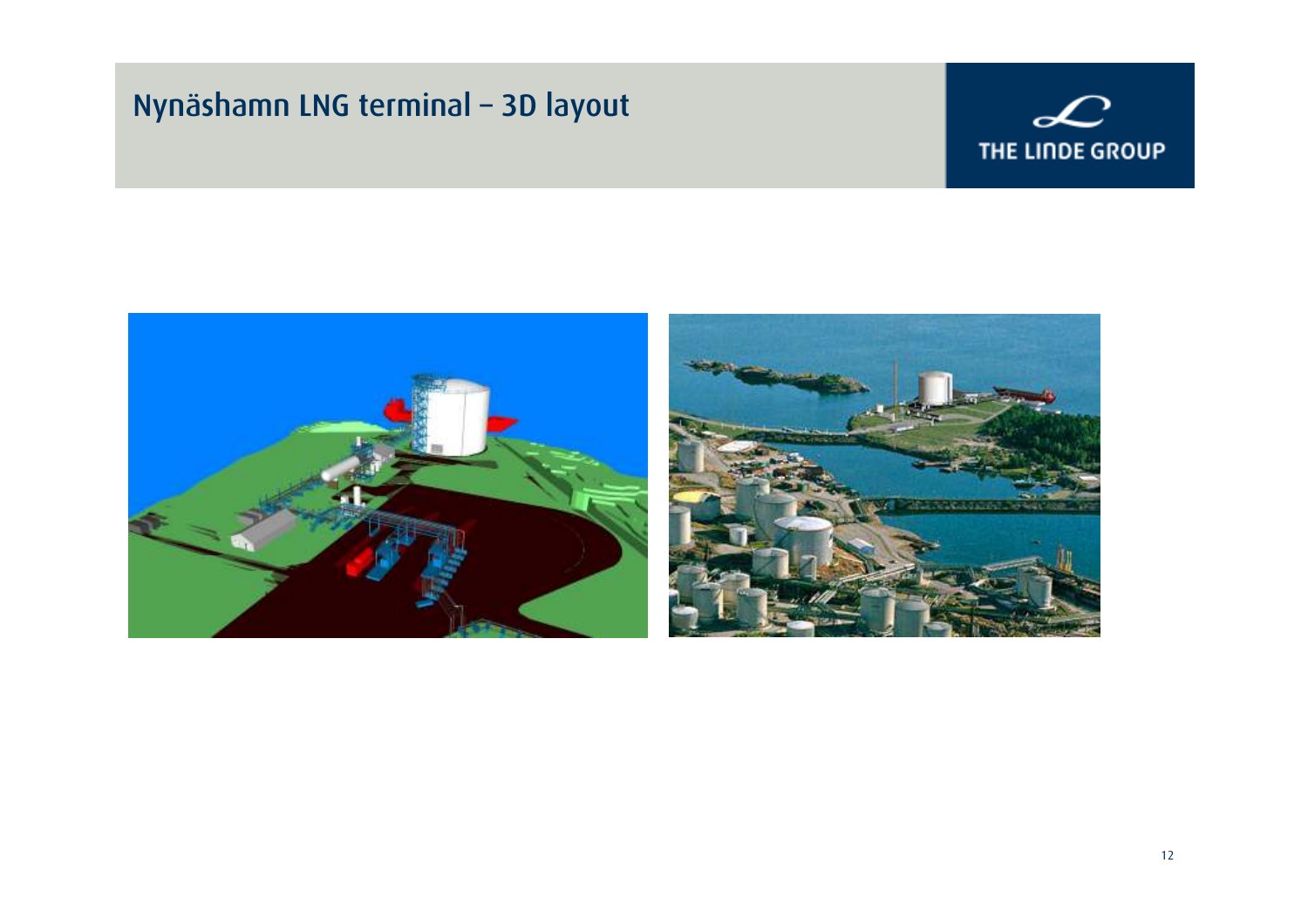### Key data LNG terminal

# **THE LINDE GROUP**

5 year from kick off to start upTime from LOI to mechanical completion abt 25 months Full containment LNG tank (EN 1473)Total weight abt 21.000 tons, including LNGStorage volume  $20.000$  m<sup>3</sup> (9000 ton) 65.000 engineering and mgt hours> 850 documents deliveredDedicated jetty - up to 15.000 m<sup>3</sup> Separate unit to liquefy boil off gasDedicated pipeline to Nynas refinery2 truck loading units (> 20 trucks per day)Prepared for second tankPrepared for export 15 hours from first LNG received to operationsNew LNG trailer design - 80 m<sup>3</sup>

![](_page_12_Picture_3.jpeg)

![](_page_12_Picture_4.jpeg)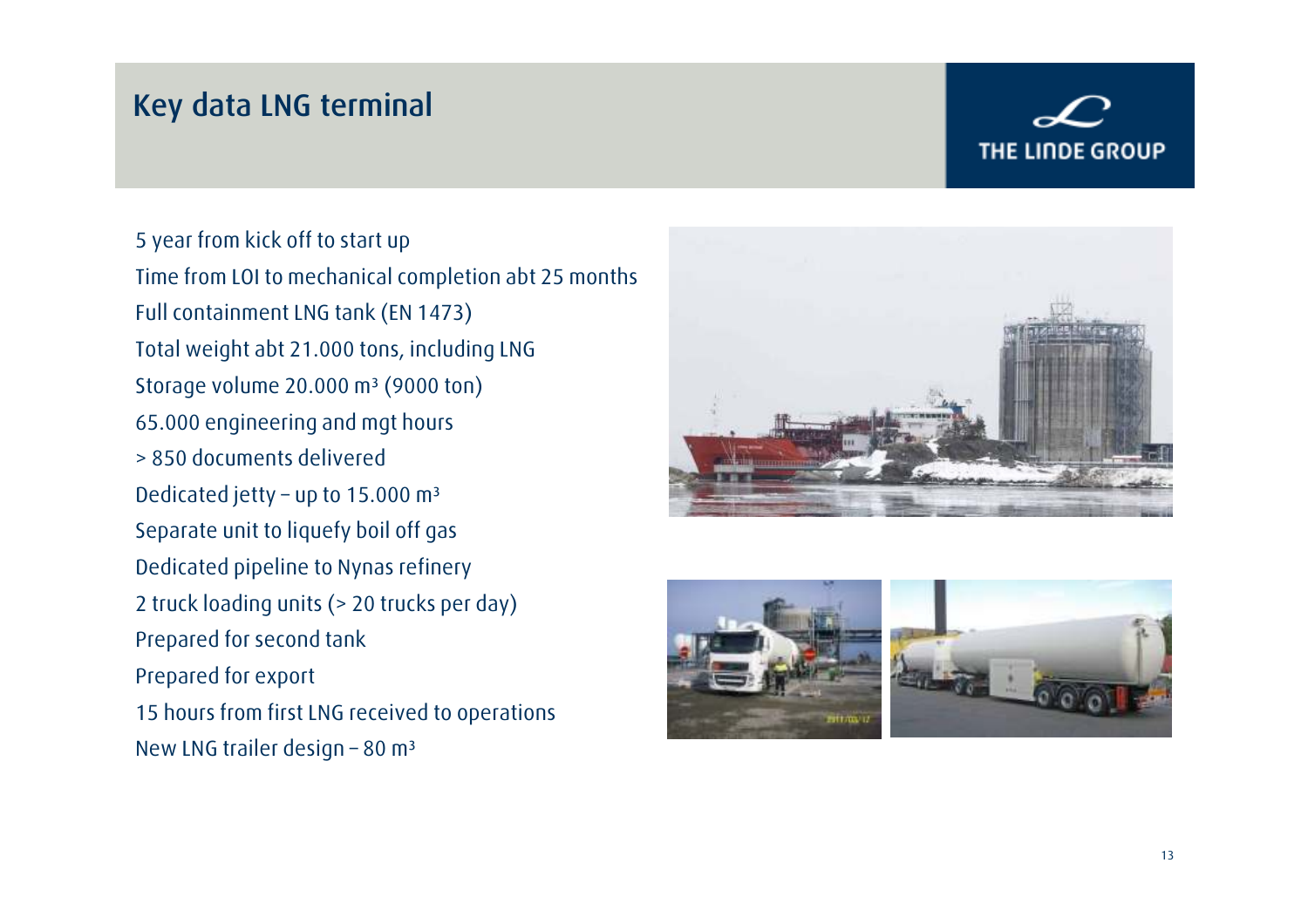![](_page_13_Figure_0.jpeg)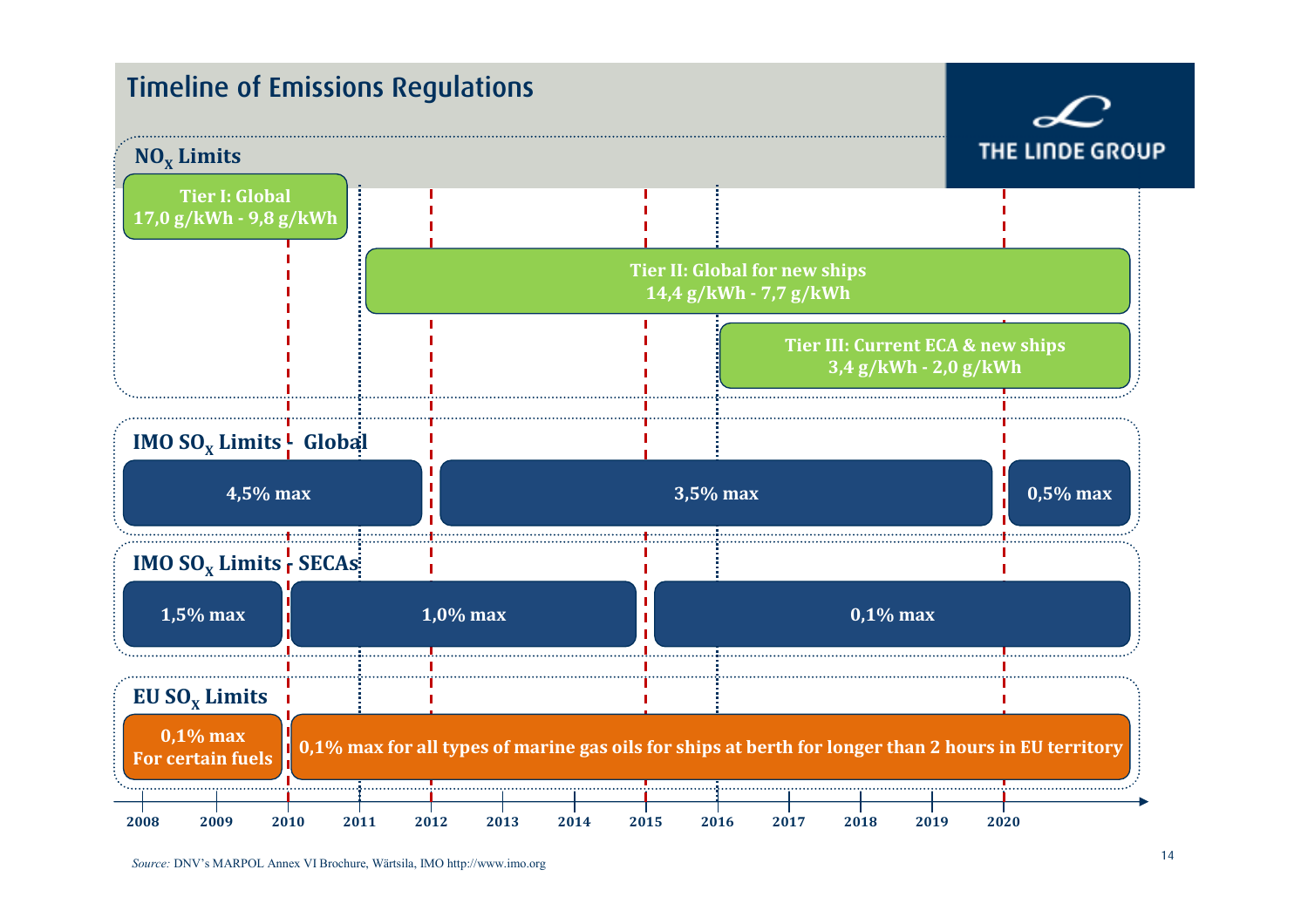## Norwegian NOx funding – a success story

- $>$  ~ 28 % of the Baltic Sea is today defined as dead ocean
- $\triangleright$  ~2000 ships moving in/out at any time
- $\triangleright$  SOx emissions from Baltic shipping twice the Swedish and Danish land based emissions
- Low sulphur diesel, scrubber technology (LSFO) or LNG ship owner's alternatives
- $\triangleright$  Norway signed the 1990 Gothenburg Convention related to NOx emissions (~ 40 kton)
	- •NOx emissions from Baltic shipping equal to Swedish and Danish land based emissions
	- •Norwegian NOx Fund has been a success – acc. 18.000 ton NOx saved year end 2010
	- •Oil and gas industry major financial contributor – cost effective solutions onboard ships/ferries
	- •Abt 75 % of LNG investment can be refunded under the new regime

![](_page_14_Picture_11.jpeg)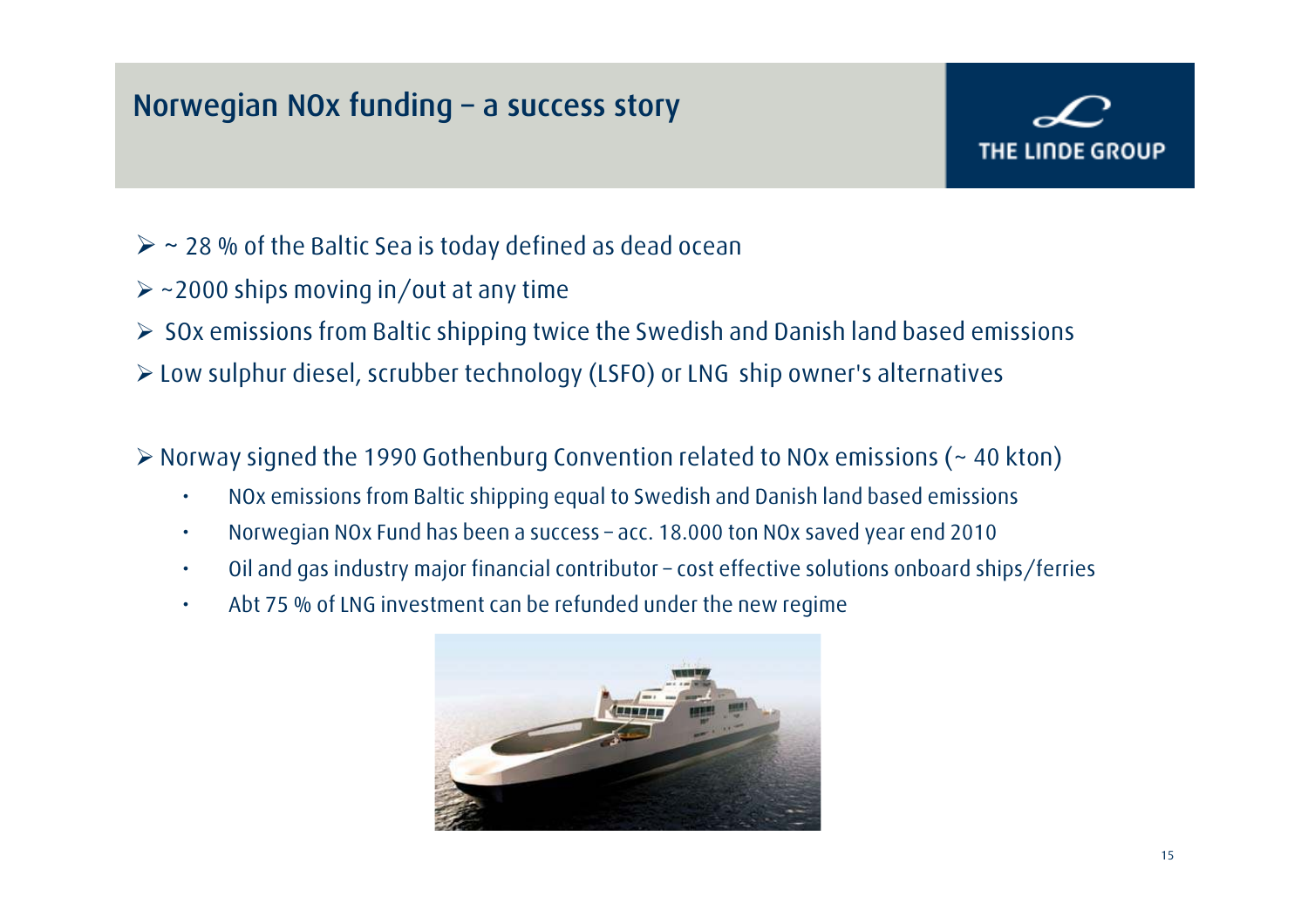### CRYO AB LNG reference list – today more than 25 shipsIt started with Glutra in 1999/2000

## $\mathcal{L}$ THE LINDE GROUP

![](_page_15_Picture_2.jpeg)

![](_page_15_Picture_3.jpeg)

![](_page_15_Picture_4.jpeg)

![](_page_15_Picture_5.jpeg)

![](_page_15_Picture_6.jpeg)

![](_page_15_Picture_7.jpeg)

![](_page_15_Picture_8.jpeg)

![](_page_15_Picture_9.jpeg)

![](_page_15_Picture_10.jpeg)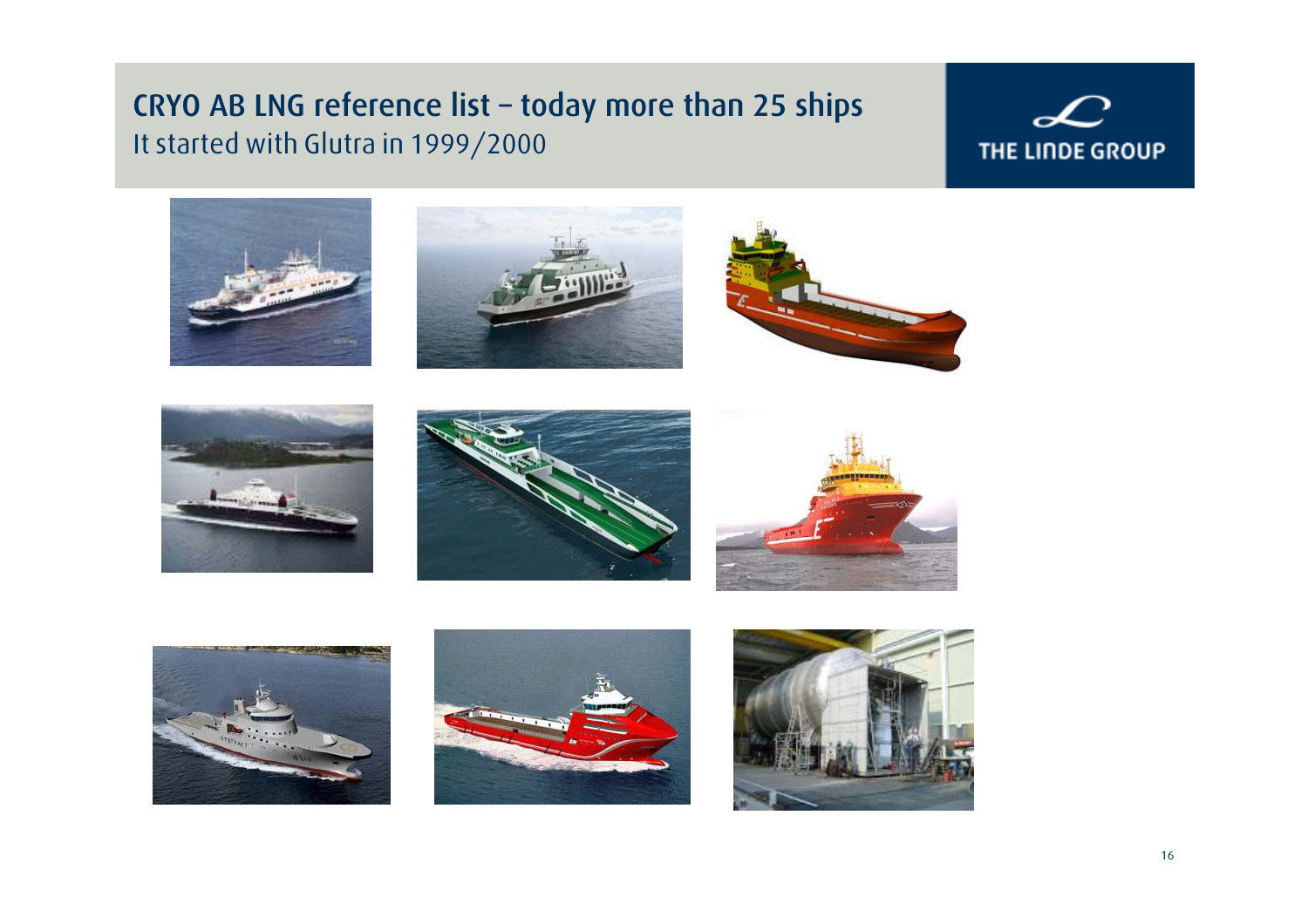# Retrofits and new buildings in Norway/Sweden

#### Tresfjord undergoes retrofit by STX from diesel electric into gas electric operations

- New gas engine
- New generator
- LNG tank
- Automatic systems
- Water systems
- Foam
- Bback up systems etc

#### Bit Viking undergoes retrofit 2010/2011 by Wärtsilä installing "LNG Pack"

• NOx funded

#### New **Romsdalsfjord** ferries

- Mitsubishi GS16R-MPTK LNG generator
- Azimut thrusters STP 1010 each 1000 kW.
- Mitsubishi S12R-MPTA diesel back-up 1000 kW.
- $\cdot$  Cryo AB LNG tank 125 m $^3$

![](_page_16_Figure_16.jpeg)

![](_page_16_Picture_17.jpeg)

![](_page_16_Picture_18.jpeg)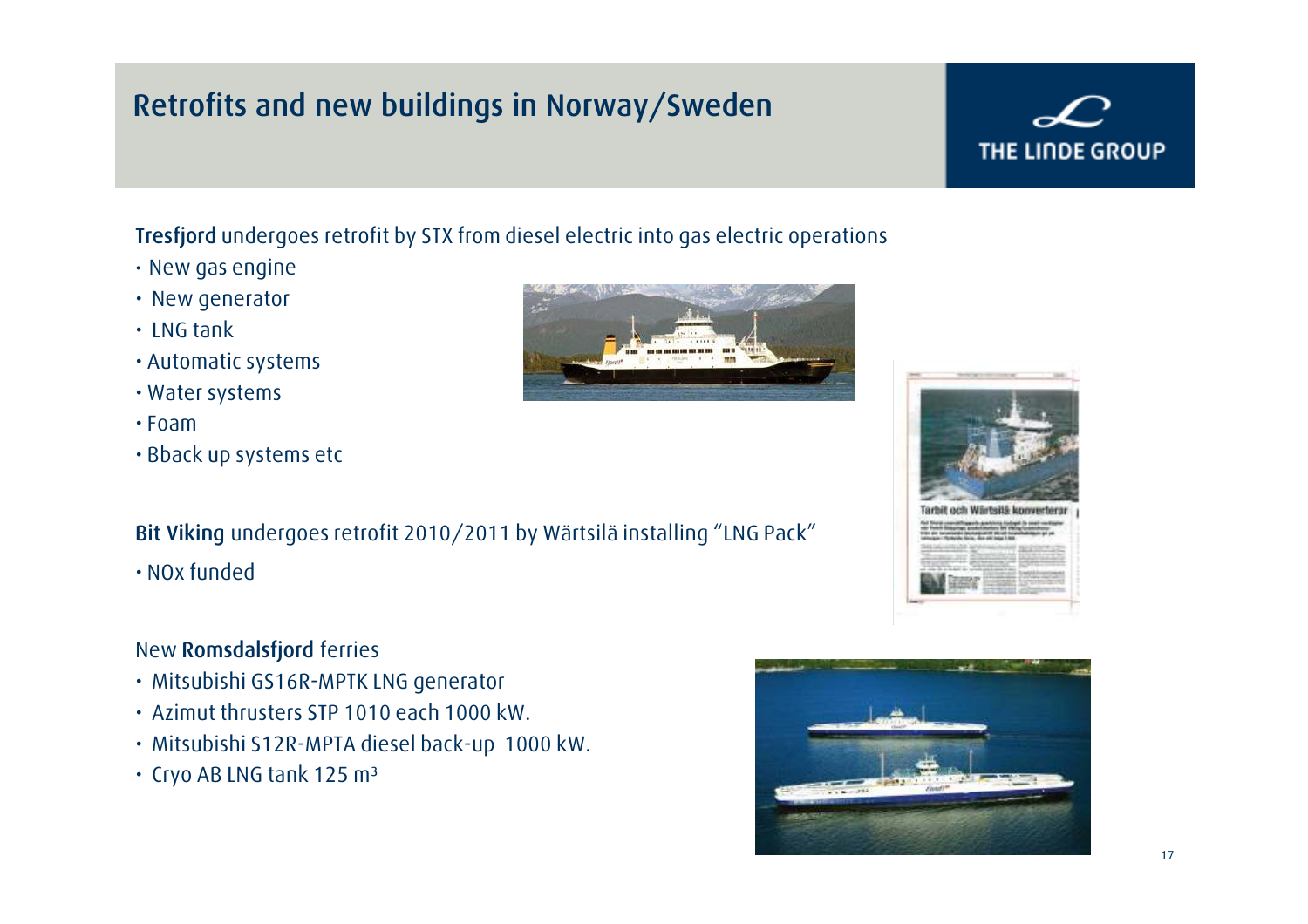![](_page_17_Figure_0.jpeg)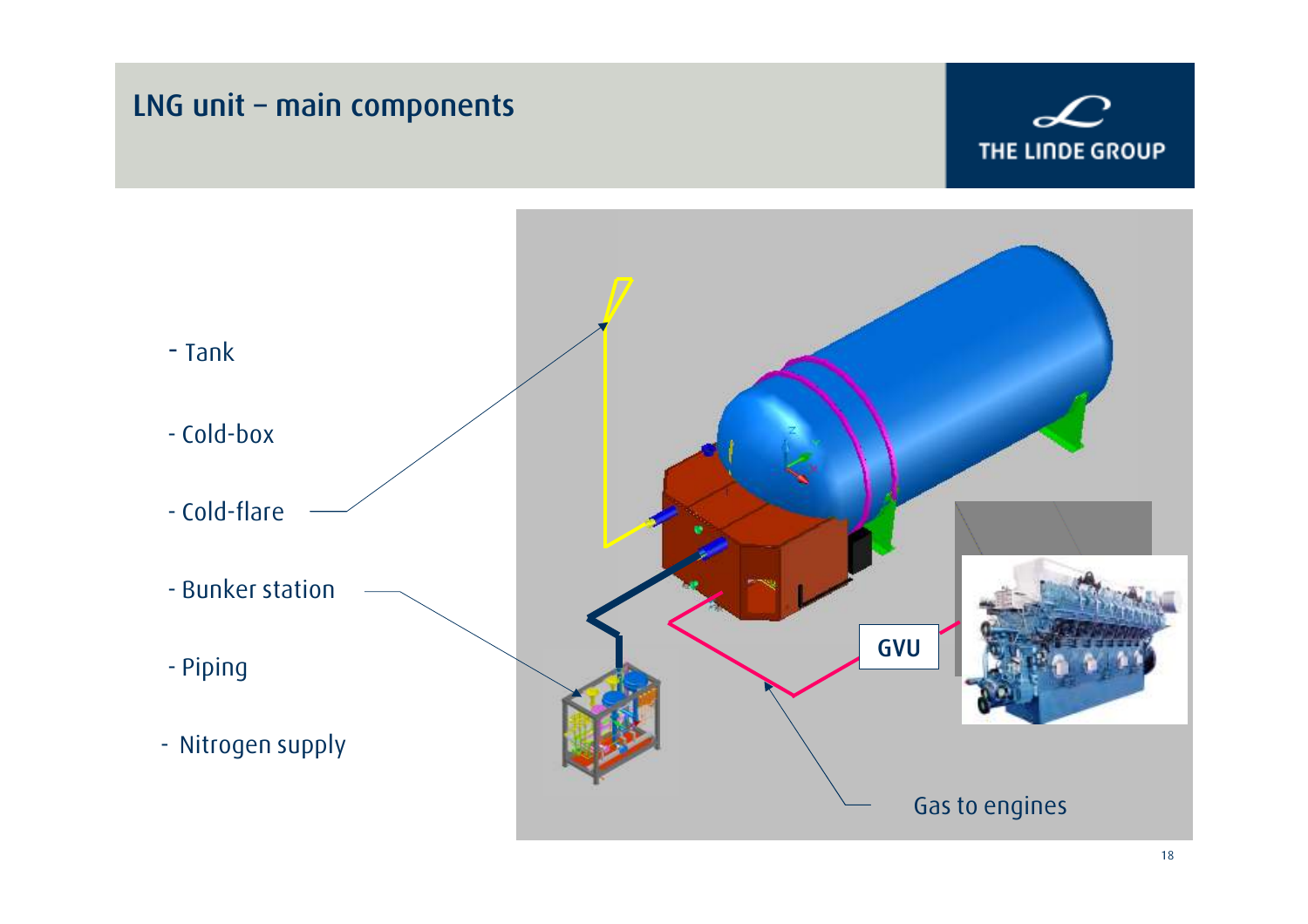## Dual fuel vs. single fuel – some arguments

# THE LINDE GROUP

### Dual fuel

### Single fuel

- $\checkmark$  Double fuel systems = high safety
- $\checkmark$  Independent of LNG availability
- $\checkmark$  Second hand value
- $\checkmark$  Single system = less space
- $\checkmark$  Lower investment , less complex
- $\checkmark$  Lower consumption and emissions
- $\checkmark$  More energy efficient

- $\checkmark$  More space
- $\checkmark$  More complex
- $\checkmark$  Higher investments

 $\checkmark$  Need 100 % LNG supplies - Second hand value?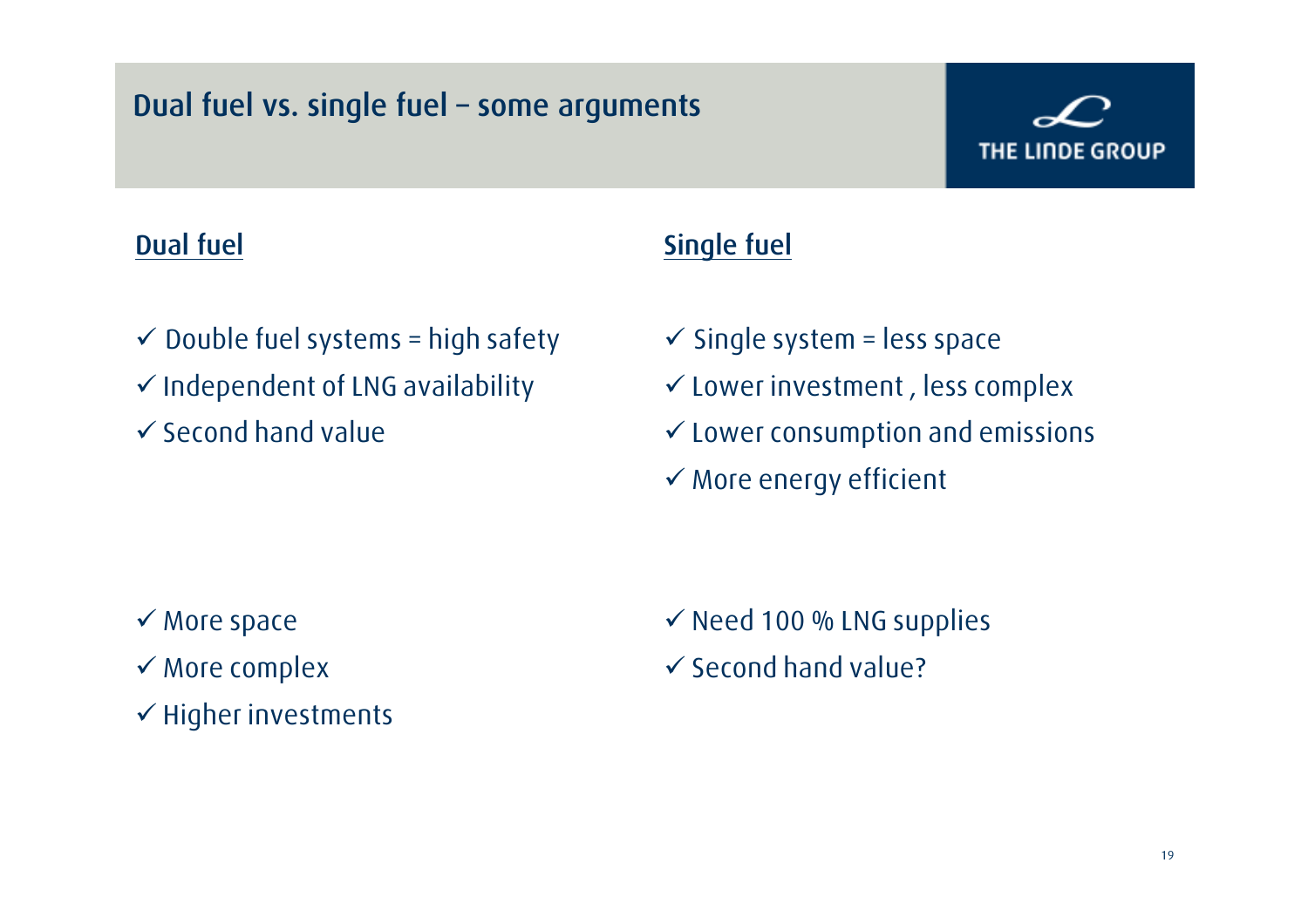## Cold box unit delivered by Cryo AB

![](_page_19_Picture_1.jpeg)

- $\checkmark$  Water heated vaporizer
- $\checkmark$  -Valves pneumatically operated
- $\checkmark$  All piping to safety relief valves
- $\checkmark$ No pumps needed

![](_page_19_Picture_6.jpeg)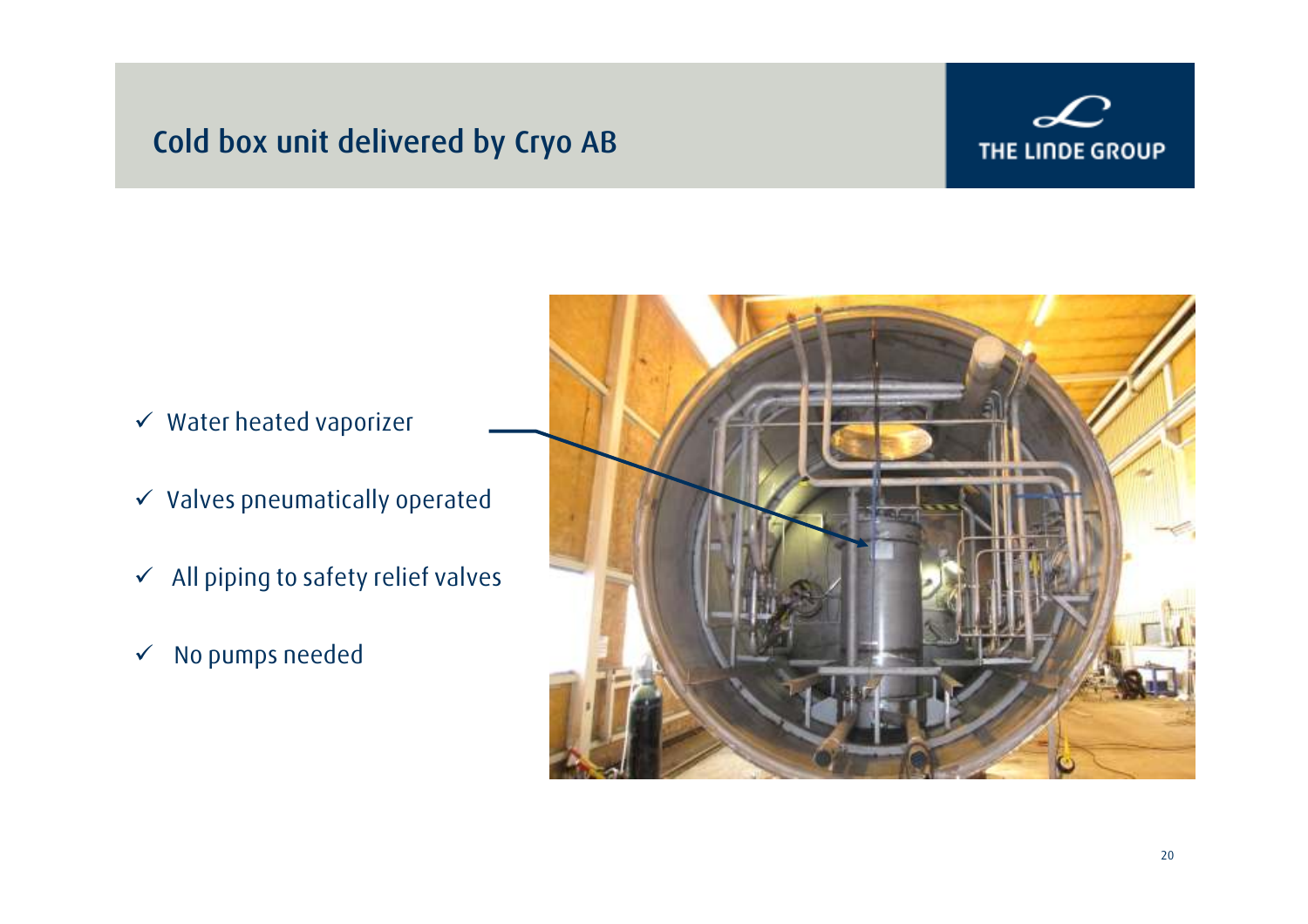# Materials used in the LNG facility

![](_page_20_Picture_1.jpeg)

- $\checkmark$  Vessel –piping coldbox in stainless steel
- $\checkmark$  Mild steel will cause brittle fracture in contact with LNG

![](_page_20_Picture_4.jpeg)

![](_page_20_Picture_5.jpeg)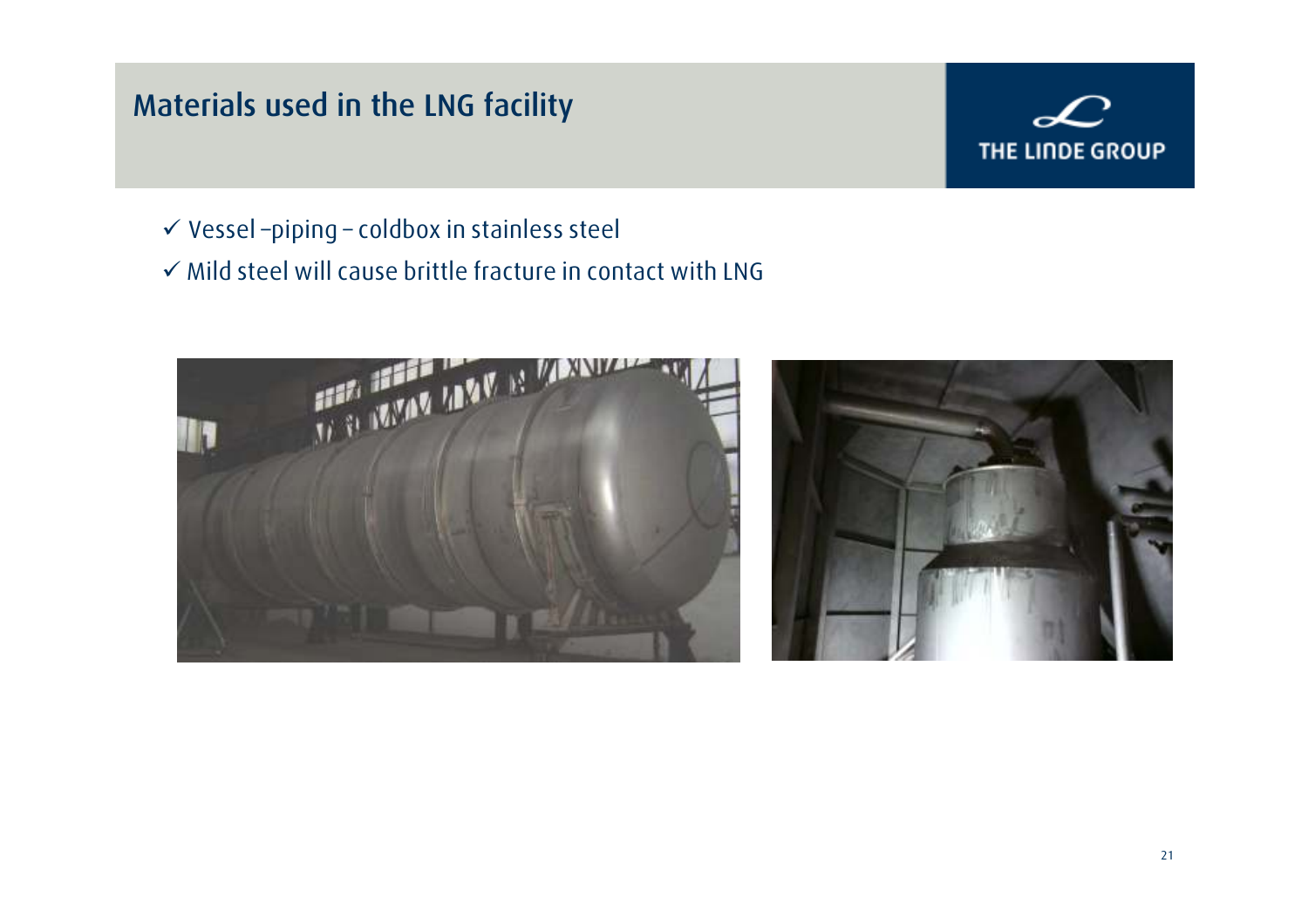# Archipelago Stockholm and LNG

# **THE LINDE GROUP**

Viking Line first mover in the Baltic Sea

New Stockholm- Åbo ferry 2013

55.000 ton RoPax ferry

3 engines: HFO, MGO and LNG

2\*200 m<sup>3</sup>LNG tanks on rear deck

LNG consumption > 20.000 ton/year per ferry

Safety and bunkering procedures are key issues

![](_page_21_Picture_9.jpeg)

![](_page_21_Figure_10.jpeg)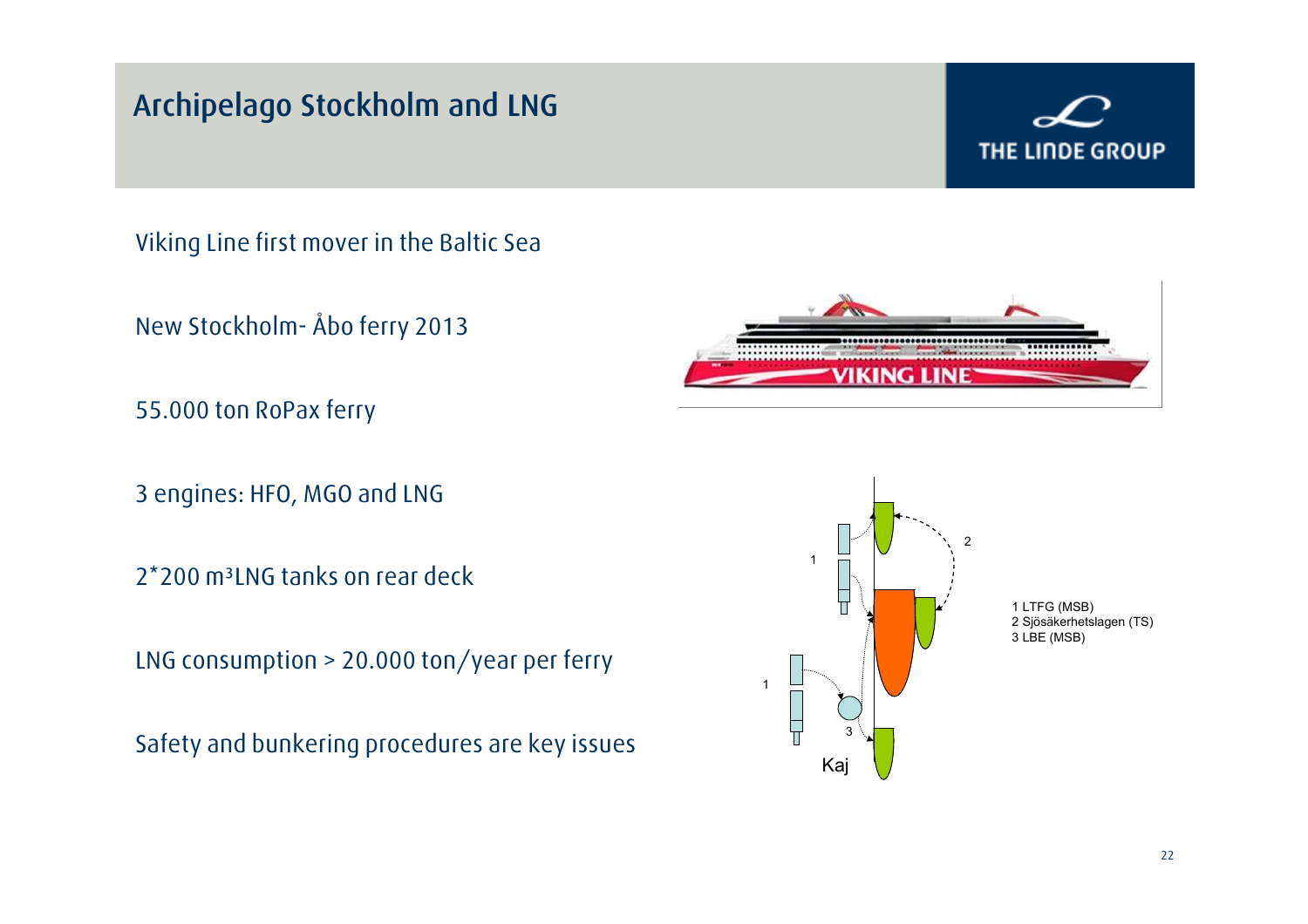# Supplying a marine client with LNG

# THE LINDE GROUP

#### 1. By LNG semi trailer

![](_page_22_Picture_3.jpeg)

2. From a permanent storage facility

![](_page_22_Picture_5.jpeg)

3. By bunker barge/ferry solution

![](_page_22_Picture_7.jpeg)

![](_page_22_Picture_8.jpeg)

4. From terminal via loading arms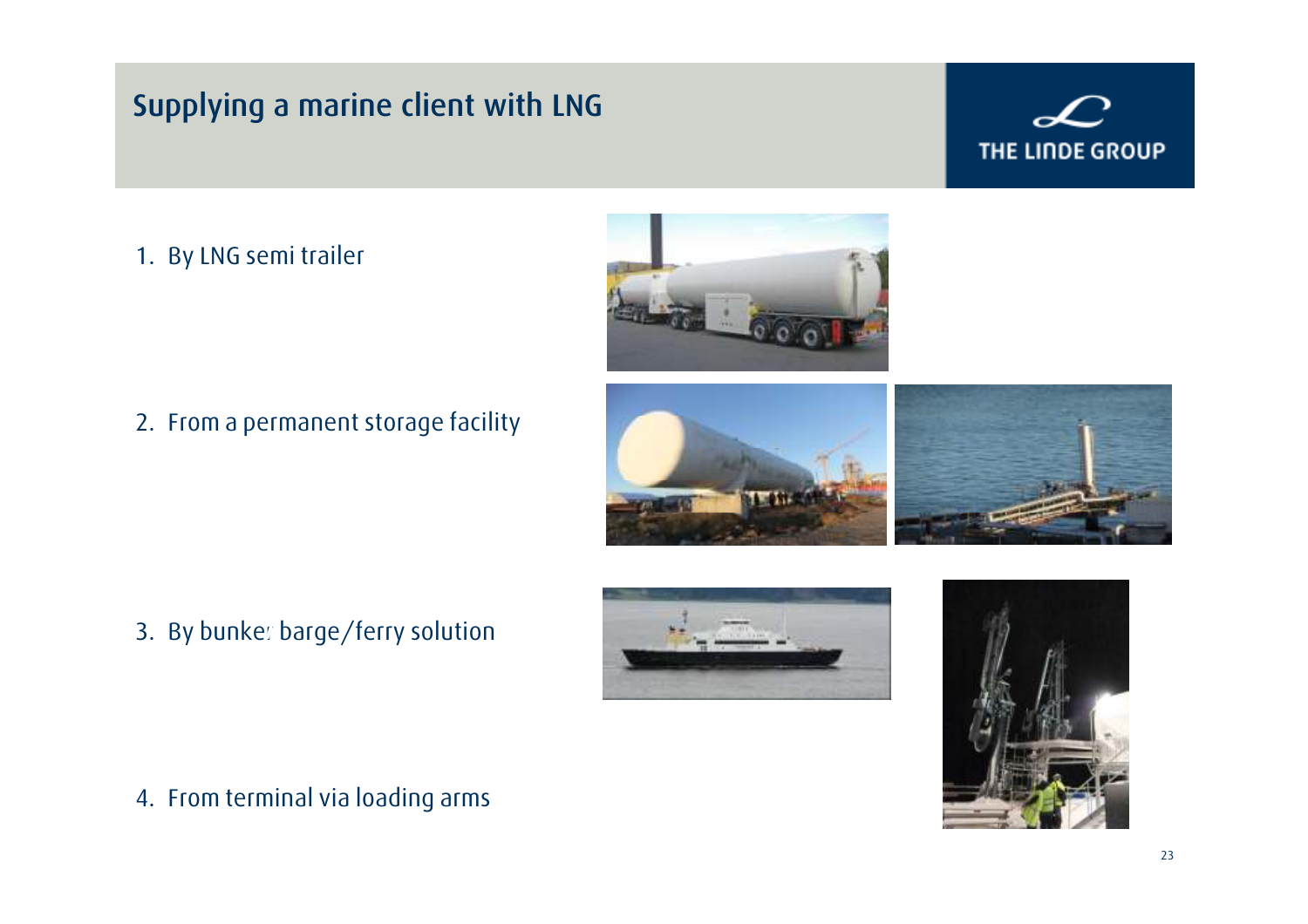# Marine stakeholder's views regarding LNG as fuel

# THE LINDE GROUP

### Shell energy scenarios to 2050 (2008 report)

Never before has humanity faced suchchallenging outlook for energy demand on theplanet. This can be summed up summed up in fivewords:

> "more energy, less carbon dioxide"CEO Jeroen van der Veer

#### IMO Annex VI legislation

NOx emission reduction (TIER III - 2 gr/kWh 2016) Sulphur content globally (max 0,5% 2020)Sulphur content SECA/ECA areas (0,1 % 2015)+ Energy efficiency index

#### New EU sulphur legislation

#### Tony Öhman, Viking Line (Stockholm Feb 2011)

- Support from harbour authorities
- Governmental funding
- Support from class societies
- •Support from approval agencies
- •Industry focus
- •Global interest
- •Technology in place
- Regulation in place•
- Simple fuel system•
- No treatment of emission gases •
- •Strong interest from ship yards
- •Suppliers in place
- Cleaner working environment •
- •Cleaner engines
- •Less cleaning needed
- Competitive price conditions•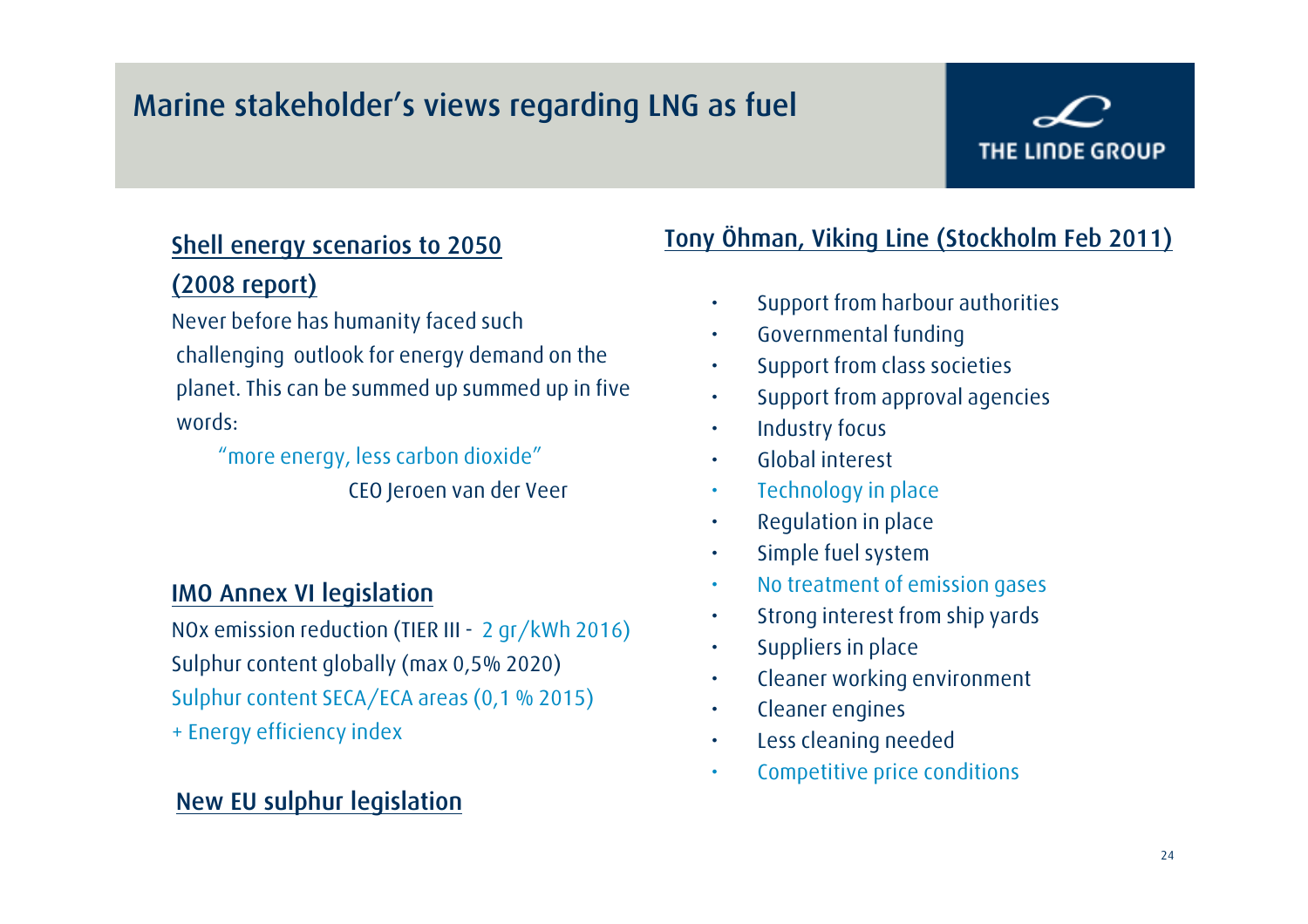# Fuel price will influence speed of introduction

![](_page_24_Picture_1.jpeg)

#### USD/MMbtu

![](_page_24_Figure_3.jpeg)